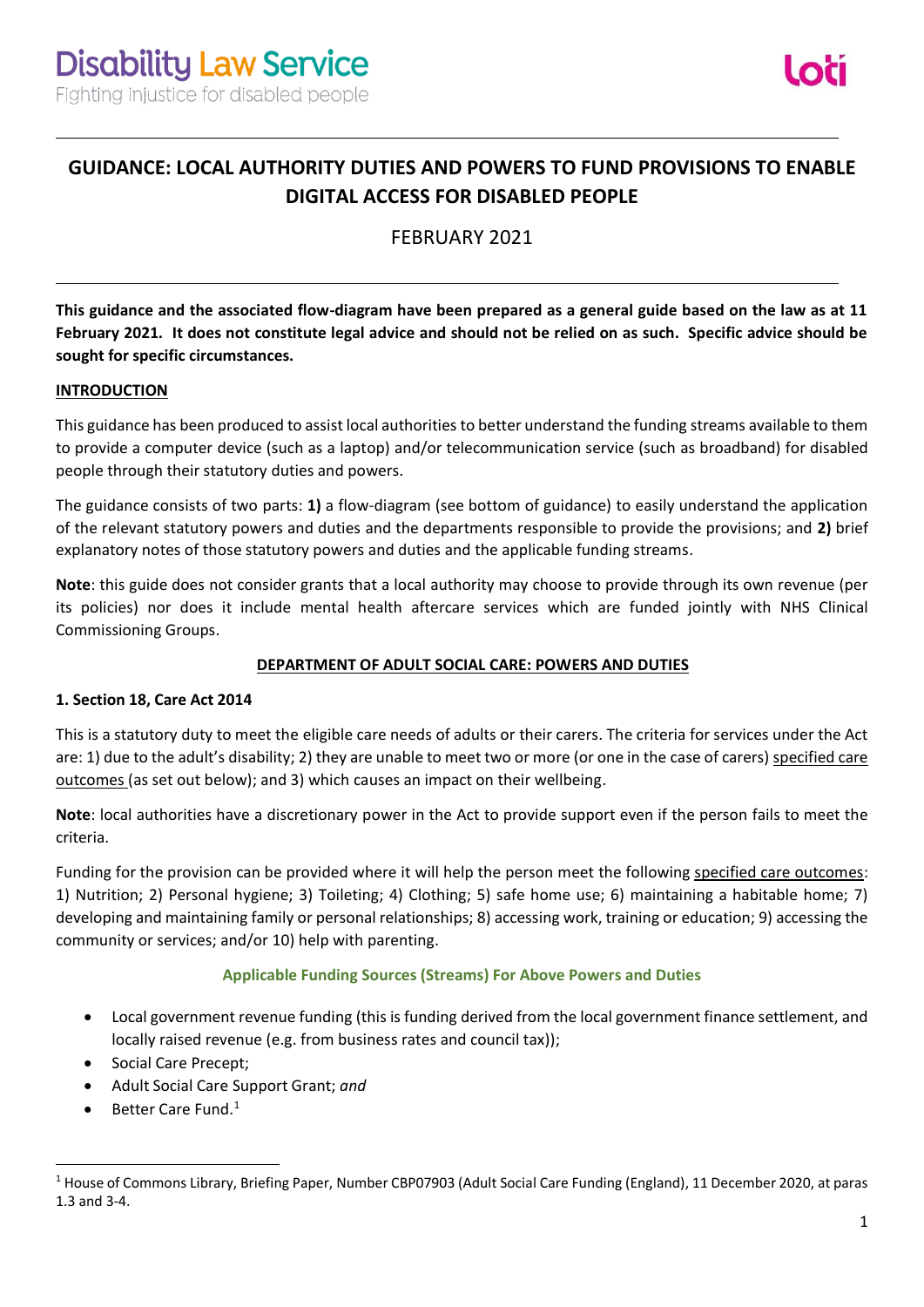## **DEPARTMENT OF HOUSING: POWERS AND DUTIES**

## **1. Disabled Facilities Grant – Section 23, Housing Grants, Construction and Regeneration Act 1996 ("HGCRA 1996")**

This is a statutory duty to provide funding grants for aids and adaptations to the home of a disabled person where eligible.

Similar to telecare systems and enhanced alarm services,<sup>2</sup> a housing authority may provide funding for the provisions where its purpose is to help make the disabled person's home safe for them (for example to enable access to some sort of emergency response service).

**Note**: generally, even when the grant's purpose is to prevent harm, the provision would likely still be a duty or service that should be provided by adult or children social services through their powers.

# **Applicable Funding Sources (Streams) For Above Powers and Duties**

• Better Care Fund.<sup>3</sup>

# **DEPARMTENT OF CHILDREN SOCIAL SERVICES: POWERS AND DUTIES**

# **1. Schedule 2(6), Children Act 1989**

This is a general statutory duty of local authorities to safeguard and promote the needs of disabled children in their area.

As such, funding for the provision (as a service) can be made available to disabled children in their area where doing so will: 1) minimise the effect of their impairment; 2) give them the opportunity to lead normal lives; and/or 3) will provide breaks from caring to those who care for them.

# **2. Section 2, Chronically Sick and Disabled Persons Act 1970 ("CSDPA 1970")**

Unlike above, this is an individualised statutory duty to meet the needs of a disabled child by providing services. A local authority must provide funding for the provisions should it be necessary to meet a child's disability need(s).

Funding for the provisions can be provided where it is necessary: 1) to practically assist them in their home; 2) for their recreation; 3) for their home adaptation needs or to make their home more comfortable/convenient to them; and/or 4) to provide a telecommunication service.

# **3. Section 42, Children and Families Act 2014**

This is a statutory duty to secure the identified provisions in an Education, Health and Care Plan (EHCP).

As such, where an assessment as part of or for an EHCP has identified a need for the provision, funding can be provided to secure the plan (i.e. to meet the need).

#### **Applicable Funding Sources (Streams) For Above Powers and Duties**

• Local government revenue funding (this is funding derived from the local government finance settlement, and locally raised revenue (e.g. from business rates and council tax)). 4

<sup>&</sup>lt;sup>2</sup> See paragraphs 8.7 and 20, Home Adaptations Consortium, 'Delivering Housing Adaptations for Disabled People: A Detailed Guide to Related Legislation, Guidance and Good Practice', 2013.

<sup>&</sup>lt;sup>3</sup> See paragraph 2.10, '2019-20 Better Care Fund: Policy Framework', Department of Health and Social Care and the Ministry of Housing, Communities and Local Government.

<sup>4</sup> House of Commons Library, Briefing Paper, Number 08543 (Children's Social Care Services in England, 28 June 2019, at para 3.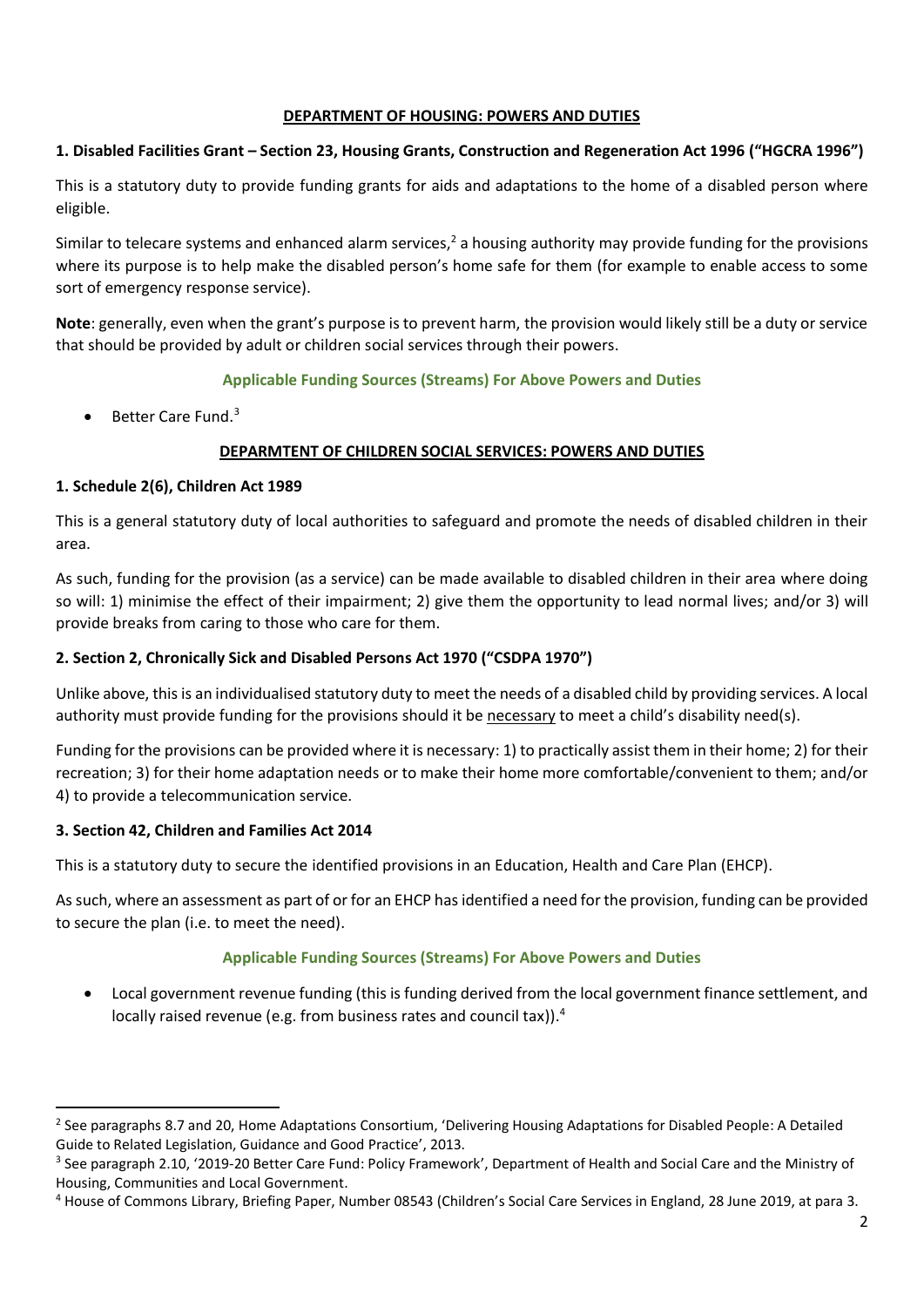DISABLILITY LAW SERVICE AND LONDON OFFICE OF TECHNOLOGY AND INNOVATION ©



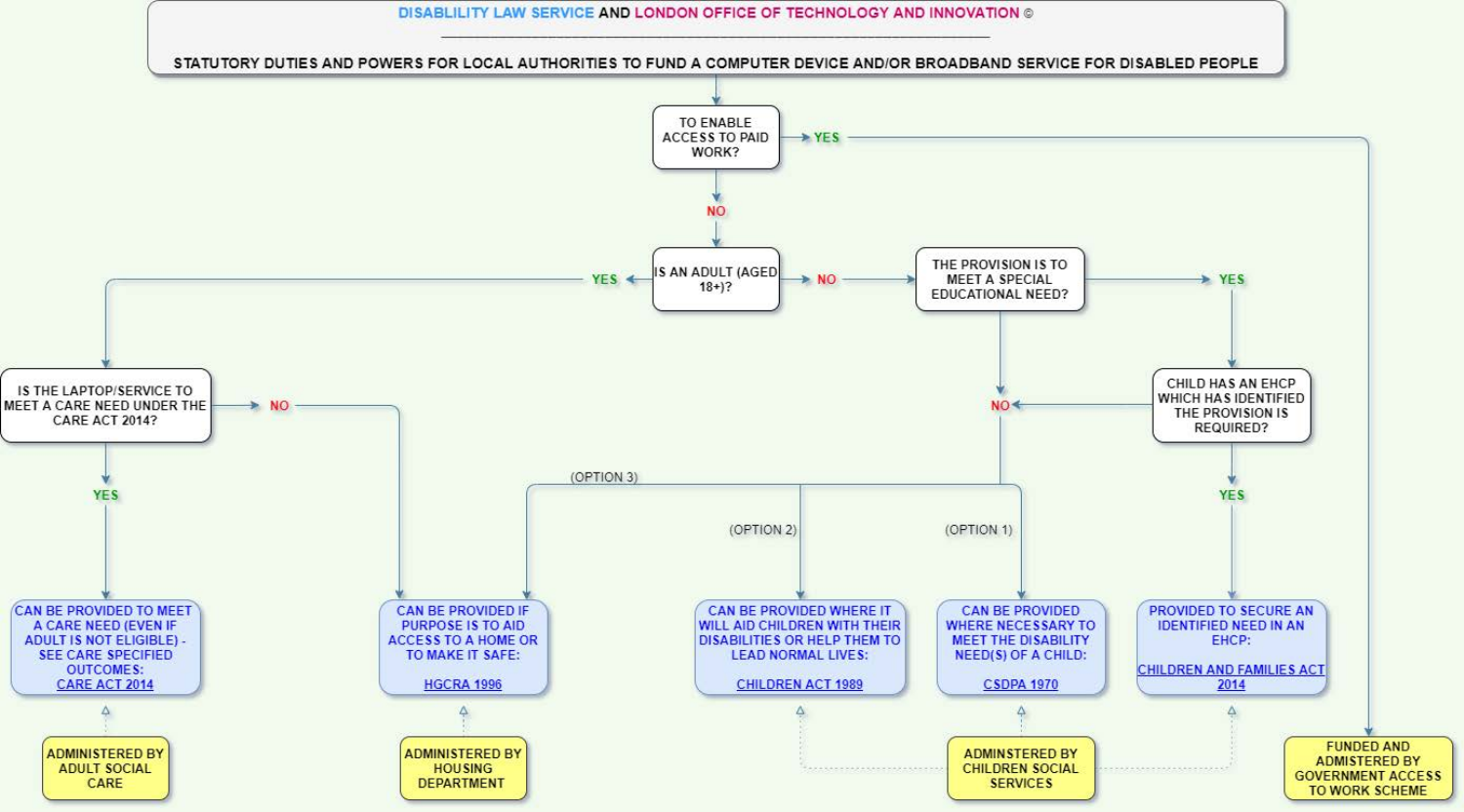## **ABOUT DISABILITY LAW SERVICE**

Did you know that over half the people living in poverty in the UK are either disabled or living with a disabled person? It is shocking, isn't it? And given the high costs of legal advice and the reduction in legal aid, disabled people find their ability to access justice and to receive their rights and entitlements is severely limited.

That is why Disability Law Service (DLS) is here: to provide free legal advice so that disabled people and their carers can have access to justice and to ensure that they receive that to which they are entitled. We cover key areas of law that are important to our clients – as explained below.

*We continue to provide a full service during the coronavirus crisis, although the team is working from home and we cannot have face to face meetings. We understand and constantly monitor the changes in law that are rapidly occurring at the moment. We are here to help so please be in touch.*

## **Community Care**

Community Care refers to the services provided by social services and the NHS to help adults, children and their carers with their care needs. This can include help at home, respite care, access to the community, travel assistance, residential care and adaptations to homes.

The law in community care is used to challenge decisions made by local authorities and NHS trusts. The common breaches of law include: removal or reductions in care packages, delays or refusals in assessments and incorrect or unfair charges for necessary services.

We have a legal aid contract for community care and can help those who are eligible, including case work and court appearances.

For those who are not eligible for legal aid we can provide a helpline advice service, although funding constraints mean that we cannot provide a casework service or representation.

If you are not sure if you are eligible for legal aid then please be in touch: we will help with this.

#### **Employment**

We can help with a range of issues – for those in work and trying to access equality of opportunity in the workplace; or for those who have left work through dismissal or resignation. We can also help with reasonable adjustments that may be needed and with claims clients may have for discrimination and harassment in the workplace.

We are able to provide helpline advice to clients wherever located and casework and representation for clients based in London if we have capacity at the time to do so.

#### **Housing**

We have a Legal Aid Contract to provide help to people with housing related matters & disputes. We can help with advice & representation in Homelessness Reviews & Appeals, Unlawful Evictions & Harassment, Possessions, Disrepair (only where there is evidence to link Disrepair to harm to health /risk of harm to health), and defending Anti-Social Behaviour Orders (ASBO's)"If you are eligible for legal aid, we can provide full representation, including at court.

For those who are not eligible for legal aid we can provide a helpline advice service, although funding constraints mean that we cannot provide a casework service or representation.

If you are not sure if you are eligible for legal aid then please be in touch: we will help with this.